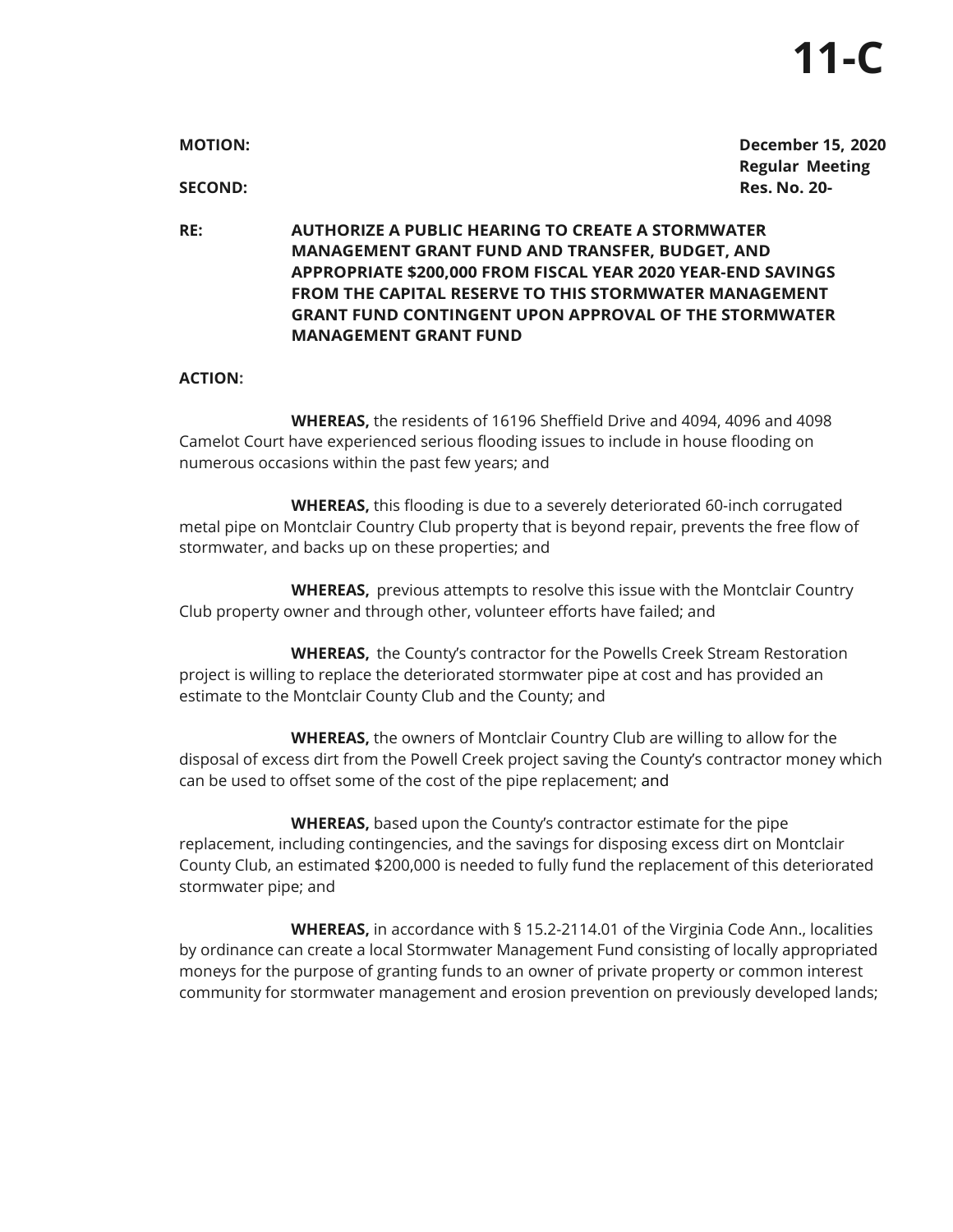**December 15, 2020 Regular Meeting Res. No. 20- Page Two**

**NOW, THEREFORE, BE IT RESOLVED** that the Prince William Board of County Supervisors herby authorizes a public hearing to be held in early 2021 to consider the adoption of an ordinance creating a new Stormwater Management Grant Fund and establishing criteria as to what future projects would be considered for funding of stormwater management on private property on previously developed lands;

**BE IT FURTHER RESOLVED** that the Prince William Board of County Supervisors, contingent upon the Board adopting an ordinance creating a new Stormwater Management Grant Fund, hereby transfers, budgets, and appropriates \$200,000 from Fiscal Year 2020 year-end savings from the capital reserve to the Stormwater Management Grant Fund.

**Votes**: **Ayes: Nays: Absent from Vote: Absent from Meeting: Abstain from Vote:**

**For Information:** County Attorney Director of Public Works Assistant Director of Public Works for Environmental Services

**ATTEST:\_\_\_\_\_\_\_\_\_\_\_\_\_\_\_\_\_\_\_\_\_\_\_\_\_\_\_\_\_\_\_\_\_\_\_\_\_\_\_\_\_\_\_\_\_\_\_\_\_\_\_\_\_\_\_\_\_\_\_\_\_\_\_\_\_\_\_\_\_\_\_\_\_\_\_\_\_\_\_\_\_\_\_\_\_\_\_\_\_\_\_\_\_\_\_\_**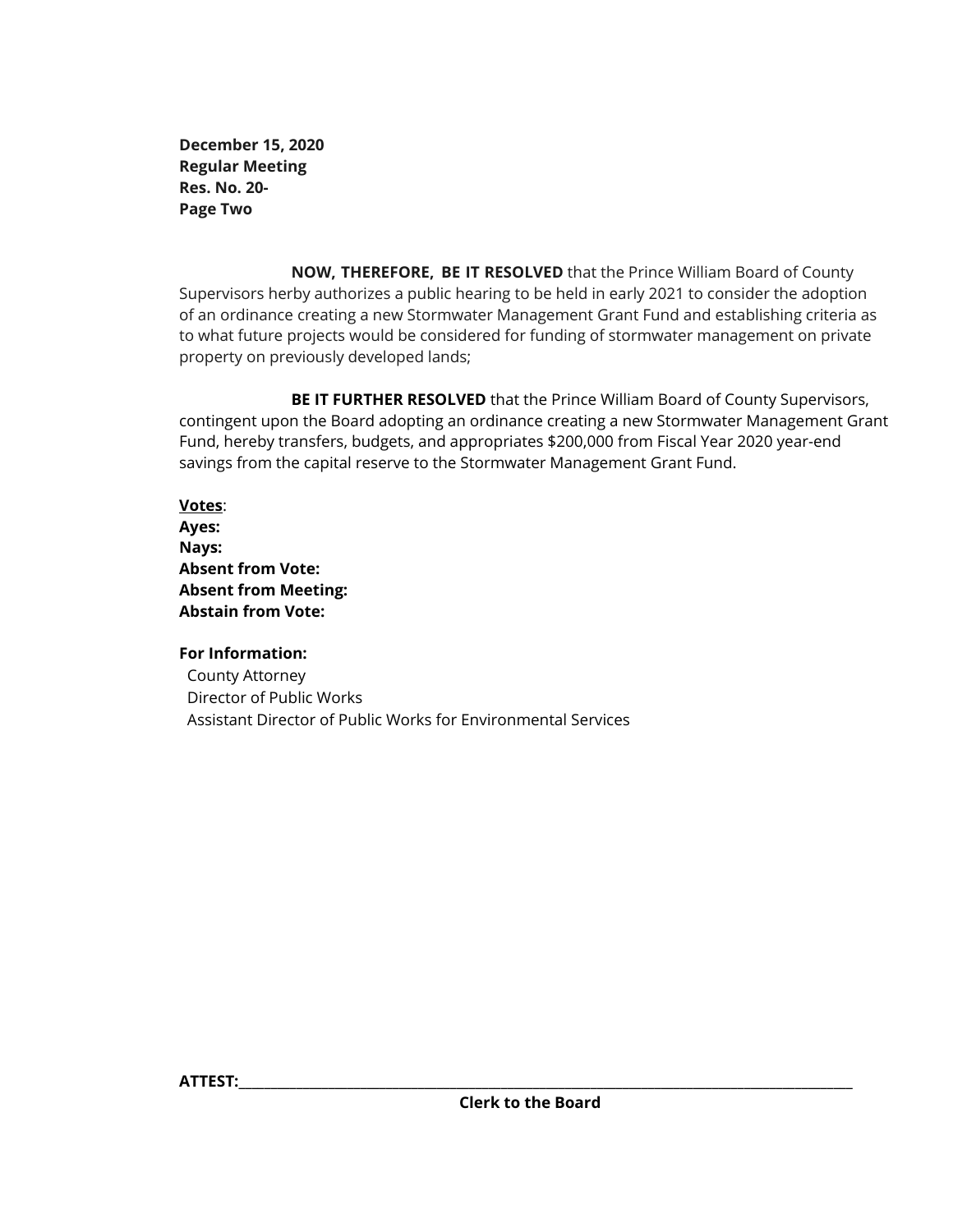

Office of the County Executive Christopher E. Martino

# **STAFF REPORT**

**The Board of County Supervisors**  Ann B. Wheeler, Chair Victor S. Angry, Vice Chair Andrea O. Bailey Kenny A. Boddye Pete Candland Margaret Angela Franklin Jeanine M. Lawson Yesli Vega

| <b>Board Meeting Date:</b>       | December 15, 2020                                                                                                                                                                                                                                                                                           |
|----------------------------------|-------------------------------------------------------------------------------------------------------------------------------------------------------------------------------------------------------------------------------------------------------------------------------------------------------------|
| <b>Agenda Title:</b>             | Authorize a Public Hearing to Create a Stormwater Management<br>Grant Fund and Transfer, Budget, and Appropriate \$200,000 of Fiscal<br>Year 2020 Year-End Savings from the Capital Reserve to this<br>Stormwater Management Grant Fund Contingent Upon Approval of<br>the Stormwater Management Grant Fund |
| <b>District Impact:</b>          | Countywide                                                                                                                                                                                                                                                                                                  |
| <b>Requested Action:</b>         | Approve the resolution and authorize the public hearing.                                                                                                                                                                                                                                                    |
| <b>Department / Agency Lead:</b> | Department of Public Works                                                                                                                                                                                                                                                                                  |
| <b>Staff Lead:</b>               | Thomas J. Smith, Director                                                                                                                                                                                                                                                                                   |

#### **EXECUTIVE SUMMARY**

Residents at 16196 Sheffield Drive and 4094, 4096 and 4098 Camelot Court have been experiencing serious flooding problems for several years to include recent house flooding due to a failing privately-maintained stormwater management pipe on property owned by CJ Eagle LLC, more commonly known as Montclair Country Club (MCC). This deteriorated pipe is preventing the free flow of stormwater and backing up water upstream of the pipe for these residents. Attempts to repair the pipe by the MCC as well as by private volunteer efforts have failed.

The Board of County Supervisors (BOCS) issued a directive (Directive 20-61) to research existing County and State ordinances and polices including the Design and Construction Standards Manual (DCSM) and House Bill 1614 (Local Stormwater Management Fund) as they relate to Stormwater Fee or other grants for private stormwater management maintenance and repairs.

Currently, the County has an existing Stormwater Management Fee and program which provides funds to meet stormwater regulatory requirements. This Fee can only be used to for maintenance of the County's stormwater management system, which have been placed in easements and accepted by the County. The Fee cannot be used for maintenance or improvements to private drainage systems that are not part of the County's system.

In 2019, the General Assembly passed House Bill 1614 which enacted § 15.2-2114.01 of the Code of Virginia, which allows localities to create a local Stormwater Management Fund "consisting of locally appropriated moneys" for the purpose of granting funds to an owner of private property or common interest community for stormwater management and erosion prevention on previously developed lands. If desired, this fund can be established by the Board through adoption of an ordinance.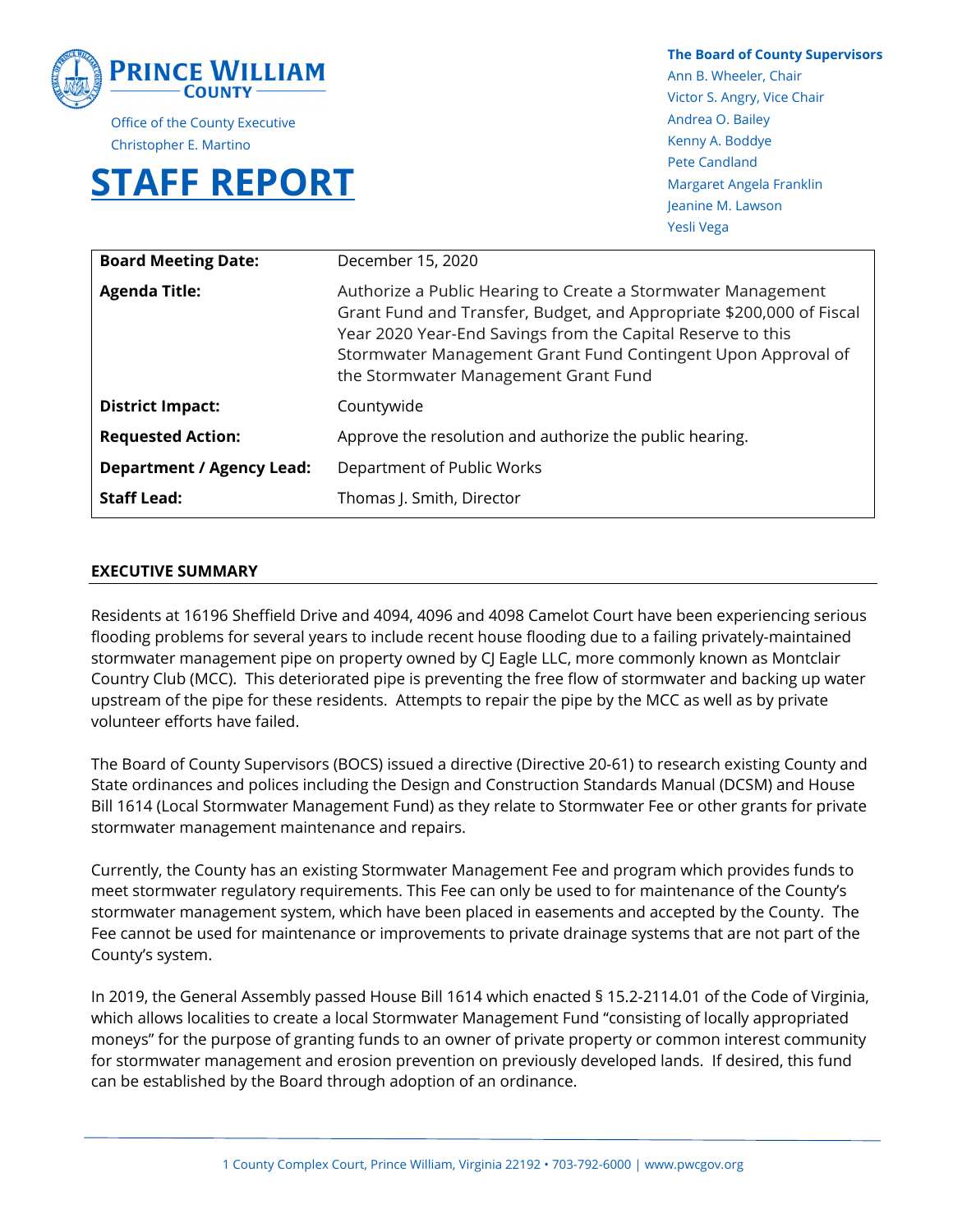A unique opportunity to replace the pipe now with a similar 60-inch diameter pipe at a discounted price in conjunction with the Powells Creek Stream Restoration Project, a County Watersheds CIP project, has become available. While the pipe repair on the MCC property is not connected to the Powells Creek Stream Restoration project, if the County contractor is utilized for the MCC repair, they can address removal of excess soil for the CIP project, which saves money on travel and landfill fees and apply these savings to the pipe replacement project, thereby reducing the overall cost of the repair for the MCC project. The County contractor has provided for consideration an estimate (which includes the assumed cost savings) for the pipe repair to solve this drainage and flood control problem.

If the BOCS decides to establish this new fund and provide funding for the MCC project, a resolution has been developed for consideration that authorizes a public hearing to create an ordinance to establish a new stormwater grant fund and provides funding for the program once approved by the Board. Staff would then schedule a public hearing, develop an ordinance and criteria as to what future projects would be considered for funding. If approved by the BOCS, the new fund is thus created, and property owners can then apply for a grant, including MCC.

# **BACKGROUND**

Residents of Sheffield Drive and Camelot Court in the Montclair subdivision have been experiencing house and yard flooding since at least 2009 due to a deteriorated private stormwater pipe across Hole 1 and the Driving Range at Montclair Country Club (MCC). Recently, even with less intense rainstorm events, the flooding has gotten worse. The stormwater causing these floods flows from upstream of MCC and homes through a swale behind the properties, a portion of which is in a dedicated County easement, and then through Montclair Property Owners Association (MPOA) common area property and eventually to the 60 inch metal pipe located on MCC property. The County's dedicated easement is clear of debris and well maintained with nothing to inhibit the flow of stormwater. The private stormwater pipe was installed to convey stormwater across the golf course when the MCC was originally built in the early 1970's. The County has no record of ever maintaining this pipe and there is no dedicated County stormwater easement for the pipe. Due to the deteriorated nature of the MCC pipe, the free flow of stormwater through the pipe is blocked. This causes stormwater to back up on these properties and caused serious flooding to include home flooding in the basement at 4098 Camelot Court in March of 2019. It is estimated that the standing water during non-rain periods is as deep as 6-7 feet. Numerous requests to MCC by the County and others such as MPOA, as well as volunteer efforts to fix this issue have all failed. Recent legislation now allows the County to provide public funds through a grant program, if established by the local governing body, to a private property owner for stormwater repairs.

The County's contractor for the Powells Creek Restoration project has provided Public Works with an estimate and is willing to replace the MCC pipe at cost and take advantage of the cost savings of the work in the area to dispose of soil on MCC property. MCC has agreed to give the County's contractor access to MCC property for the pipe repair and for disposal of excess soil from the Powells Creek project.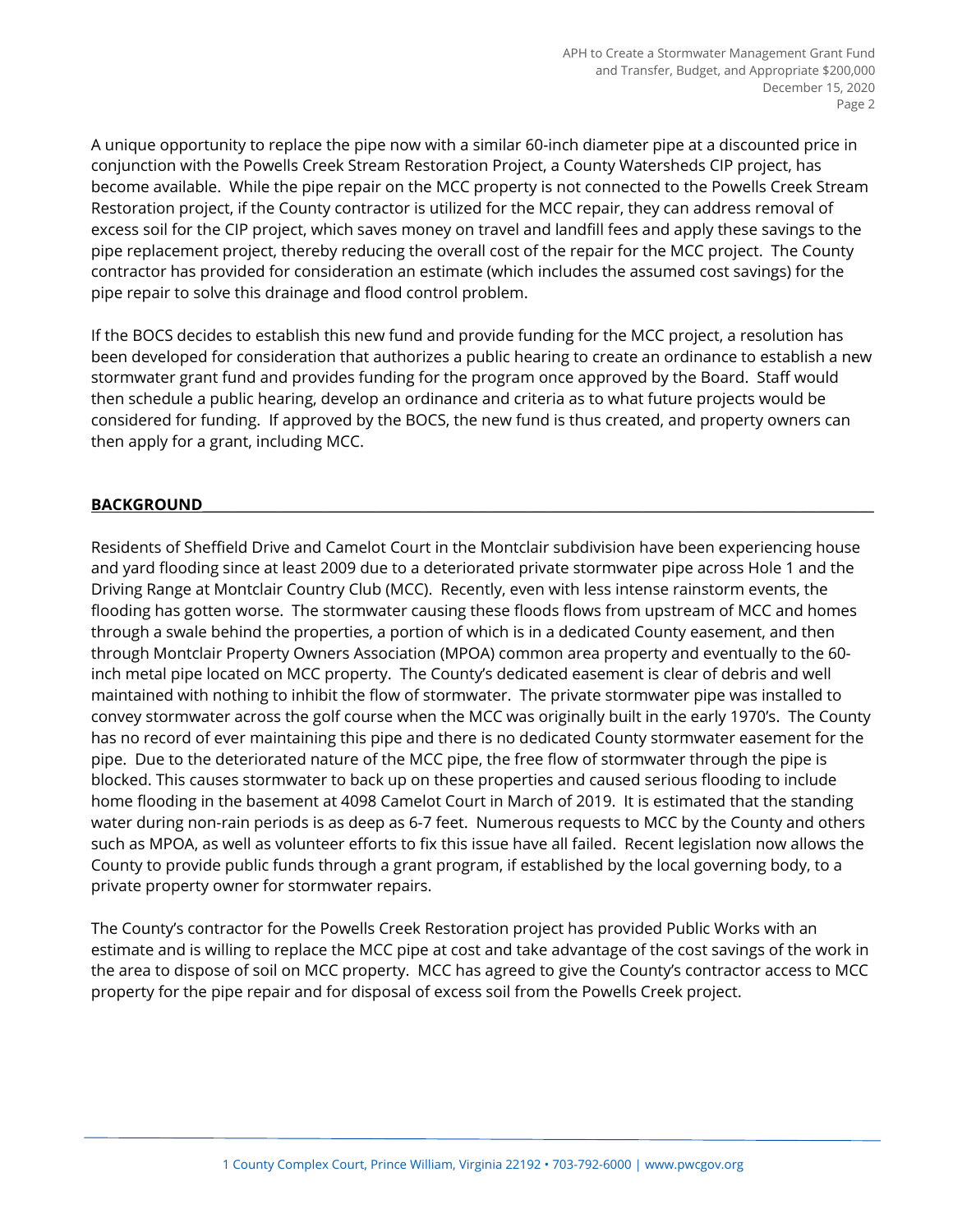## **Stormwater Management Fee (Existing program)**

Prince William County has an existing Stormwater Management Fee (Fee) that has been in place since 1994 (FY95), when it was adopted by the Board of County Supervisors (BOCS). The Fee supports many Federal Clean Water Act requirements to include a permit program for stormwater discharges known as the Municipal Separate Storm Sewer System (MS4 Permit). This comprehensive program has as its purpose flood prevention and the protection of water quality in local streams and creeks that are part of Prince William County's stormwater system and ultimately the Potomac River and Chesapeake Bay. One of the requirements of the MS4 Permit is demonstrating a dedicated revenue source – such as the Fee - to fund the permit program every year.

In addition, funding from the Fee supports major CIP projects such as stream restoration, stormwater management pond retrofits, flood control, infrastructure maintenance, and the County-owned Lake Jackson Dam operations and maintenance. In this past year, dredging of County-maintained stormwater ponds to remove accumulated silt has also been occurring with Fee support.

The County collects the Fee for the maintenance and operation of the County's stormwater management system as required by state and federal law. This system of pipes, ponds, swales, and culverts are in dedicated County easements and make up the County's stormwater infrastructure. This Fee is charged along with the real property tax bills sent to property owners each year. The County's legal authority to collect the Fee is established by § 15.2-2114 of the Virginia Code Ann. That section permits localities to "establish a system of service charges to support a local stormwater management program consistent with" state and federal requirements. Income from those charges (i.e., fees) "shall be dedicated special revenue."

Accordingly, the Fee collected by the County for stormwater management can only be used for the maintenance and operation of the County's stormwater management system as described in that statute. It does not allow for the use of the Fee for private drainage structures that are not part of the County's stormwater management system.

The existing Prince William County Ordinance § 23.2-5 allows the County to operate its local stormwater program for the benefit of the County as a whole. It protects and enhances water quality and prevents localized flooding. It offers flexibility to perform projects on public or private property within the confines of available funding. The County has consistently limited its program efforts to exclude improvements on private property where there are no dedicated storm drainage easements.

# **Design and Construction Standards Manual – Section 700 Environmental Systems**

The County's existing Design and Construction Standard Manual – Section 700 Environmental Systems, contains numerous guidelines on Stormwater Management. It dictates how approved plans and plats and maintenance agreements for the Stormwater infrastructure are to be legally recorded and maintenance responsibility assigned as public or private. Since the 1990's all projects include a recorded easement and a maintenance agreement which requires the property owner to perpetually maintain the easement and stormwater facilities. Public stormwater infrastructure is a legally binding obligation on the County in perpetuity; it must and does include a robust program of inspection and maintenance to include replacement or retrofit of older systems when needed. The program is entirely funded by the Fee, with no General Fund or other non-Fee fiscal resources to support this program.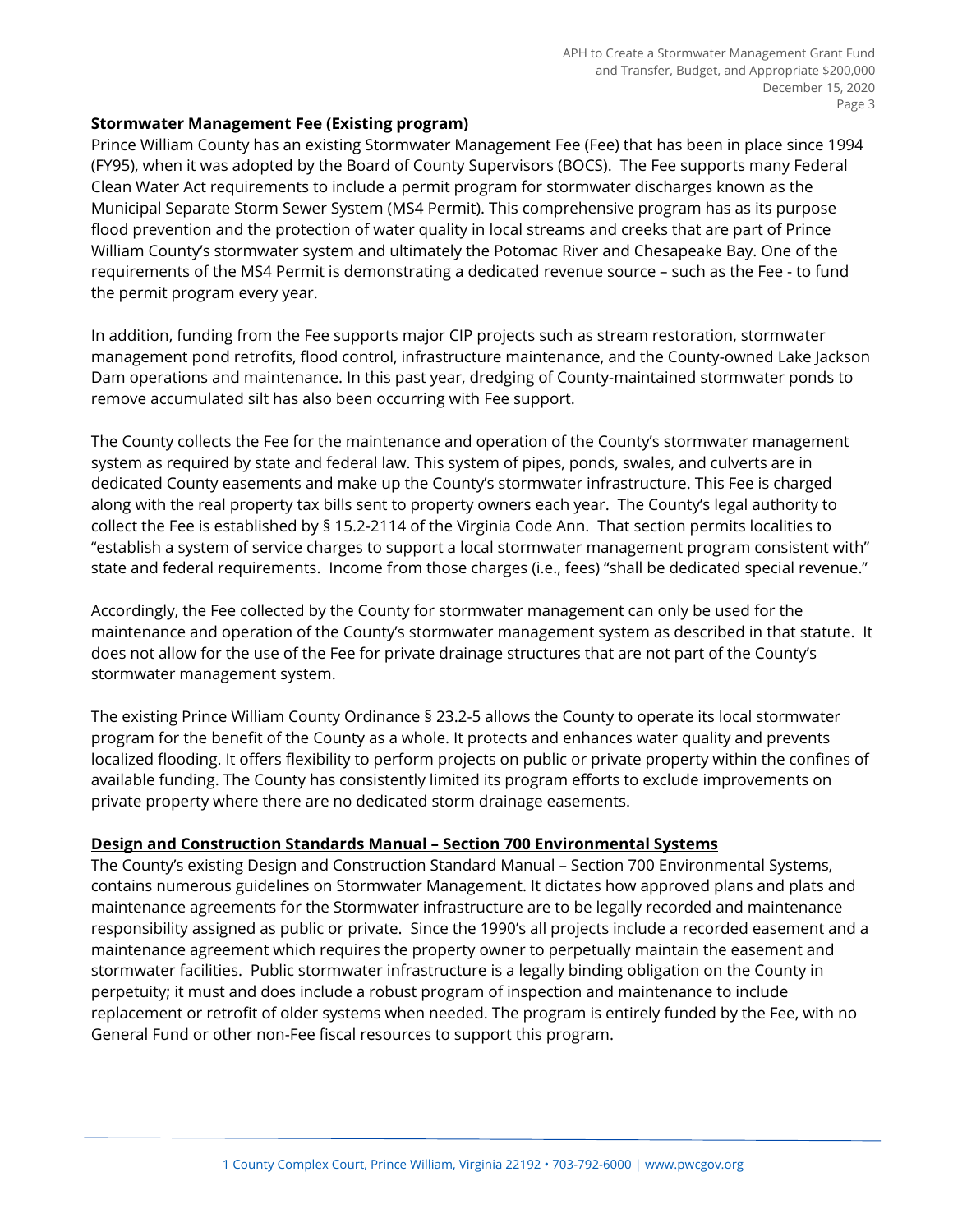## **Recent Legislation**

Prior to 2019, the Code of Virginia contained no specific authority for localities to fund the maintenance or repair of private structures (outside of easements) such as the pipe at the MCC. That year, the General Assembly enacted § 15.2-2114.01, which allows localities to create a local Stormwater Management Fund "consisting of locally appropriated moneys" for the purpose of granting funds to an owner of private property or common interest community for stormwater management and erosion prevention on previously developed lands. Grants from that fund may only be used for construction, improvement, or repair of stormwater management facilities or for erosion and sediment control. It is critical to note that the "Stormwater Management Fund" permitted by § 15.2-2114.01 is separate and distinct from the stormwater management fee collected by the County pursuant to § 15.2-2114. Localities are enabled to create this fund through local ordinance.

# **CURRENT SITUATION**

The BOCS has the authority to establish a fund for this new program by ordinance, if desired. A draft ordinance would need to be developed and a public hearing held. However, any funds or grants for this new program must consist of "locally appropriated moneys," and the stormwater fee collected with the real property tax bills may not be used for this fund. Private property owners would need to apply for these grant funds, and the County would review and approve the application and provide funds directly to the property owner.

If the BOCS would like to further assist property owners in dealing with private drainage issues and the increased frequency of localized flooding outside of dedicated County stormwater easements, and to fund this project on MCC property, a draft resolution to authorize a public hearing has been developed for consideration.

#### **Service Level / Policy Impact**

By policy and ordinance, the County has not and does not provide storm drainage maintenance to systems located on private property that are not located in storm drainage easements. County staff will continue to assist and provide guidance to property owners with specific issues on private property which are causing flooding or drainage problems for those property owners to fund and implement themselves.

Should the BOCS want to move forward and fund a new Stormwater Management Grant Fund to assist MCC and future private property owners with failing drainage systems, it is recommended that a public hearing be held on a draft ordinance, which would include strict criteria as to what future projects would be considered for funding.

If funding is approved for a newly created local stormwater grant program, the owner of MCC will need to apply for a grant for these funds for replacement of the pipe. The County's contractor may then work directly with MCC to perform the repairs.